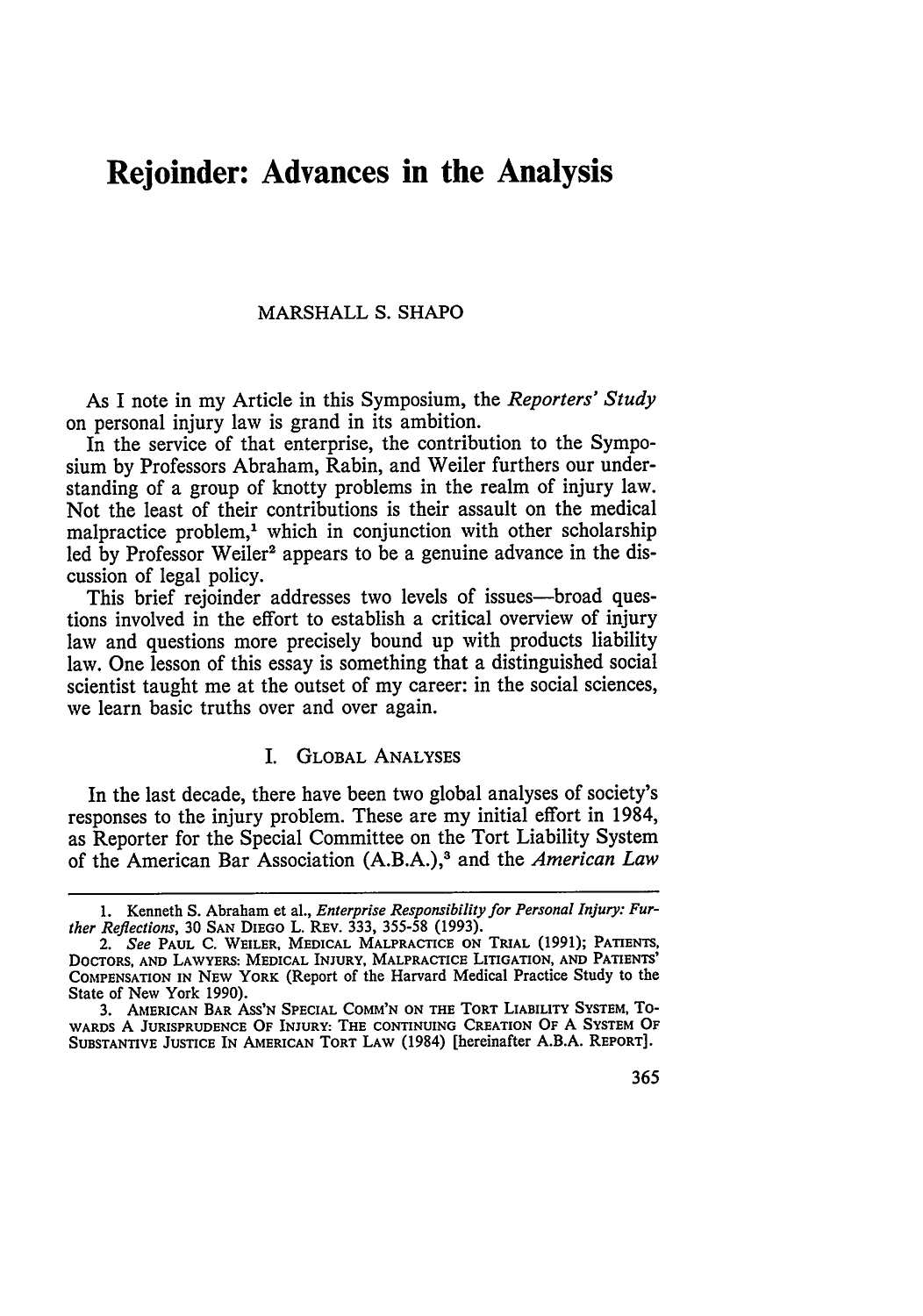*Institute Enterprise Liability Report* in 1991.<sup>4</sup> It may be that their congruences are more noteworthy than their differences in points of view.

Perhaps the most significant parallel between the two Reports is their scope of inquiry. The *A.B.A. Report,* entitled *Towards a Jurisprudence of Injury,* seeks to "define tort law as a major feature of a developing jurisprudence of injury in our country."<sup>5</sup> The study devotes a chapter of nearly two hundred pages to neighboring systems of law through which society seeks to avoid, or to resolve, conflicts about injury.6 This approach built on my recognition in 1970 of "the public complications of private lawsuits and judicial decisionmaking" and on my 1976 casebook, entitled *Tort and Compensation Law."* The **ALI** *Study* essays a "serious scholarly analysis and reflection about the tort system and related institutions for dealing with disabling injuries."<sup>9</sup>

Both works stress that whatever needs exist for repair in the tort system go far beyond doctrine. The *A.B.A. Report,* though analyzing many of the discrete controversies about doctrine and damages rules that have engaged scholars for years, focuses many of its key recommendations on improvement of the process of data gathering and dis-<br>pute resolution.<sup>10</sup> The *ALI Study* occupies itself in significant part with institutional analysis,<sup>11</sup> and with "develop[ing] a number of *approaches* to legal and institutional reform."<sup>12</sup>

Both this author and the writers of the **ALI** *Study* appear to agree on the misleading features of the public relations barrage that has been launched against the civil justice system as it applies to per-<br>sonal injuries.<sup>13</sup> Some disagreement exists about quasi-substantive<br>rules of law crucial to the amount of money that changes hands in tort suits, but there appears to be a congruence of thought on the

The *A.B.A. Report* analyzed, in some detail, the criticisms of tort damages on the grounds that they lack "'coherent principle,' **114** and

12. 2 **ALI STUDY,** *supra* note 4, at 580.

13. *See* Abraham et al., *supra* note 1, at 334; Marshall S. Shapo, *Bashing the Law,* 65 N.Y. ST. B. J. No. 3, at 46 (March-April 1993). 14. *See* A.B.A. REPORT, *supra* note 3, at 5-164 (quoting Beverley M. McLachlin,

<sup>4.</sup> **AMERICAN LAW INSTITUTE, REPORTERS' STUDY ON ENTERPRISE LIABILITY FOR PERSONAL** INJURY **(1991) [hereinafter ALI STUDY].**

**<sup>5.</sup> A.B.A. REPORT,** *supra* **note 3, at 1-1.**

*<sup>6.</sup> Id.* at **10-1** to **10-192.**

**<sup>7.</sup>** Marshall **S. Shapo,** *Changing Frontiers in Torts: Vistas for the 70's,* 22 **STAN.** L. **REv. 330, 338 (1970).**

**<sup>8.</sup> MARSHALL S. SHAPO, TORT AND COMPENSATION: CASES AND MATERIALS ON TORT AND COMPENSATION LAW (1976).**

**<sup>9. 1</sup> ALI STUDY,** *supra* **note** 4, **at 5.**

**<sup>10.</sup>** *See* **A.B.A. REPORT,** *supra* **note 3, at ch. 13.**

**<sup>11.</sup> The titles of its two volumes are** *The Institutional Framework* **and** *Approaches to Legal and Institutional Change.*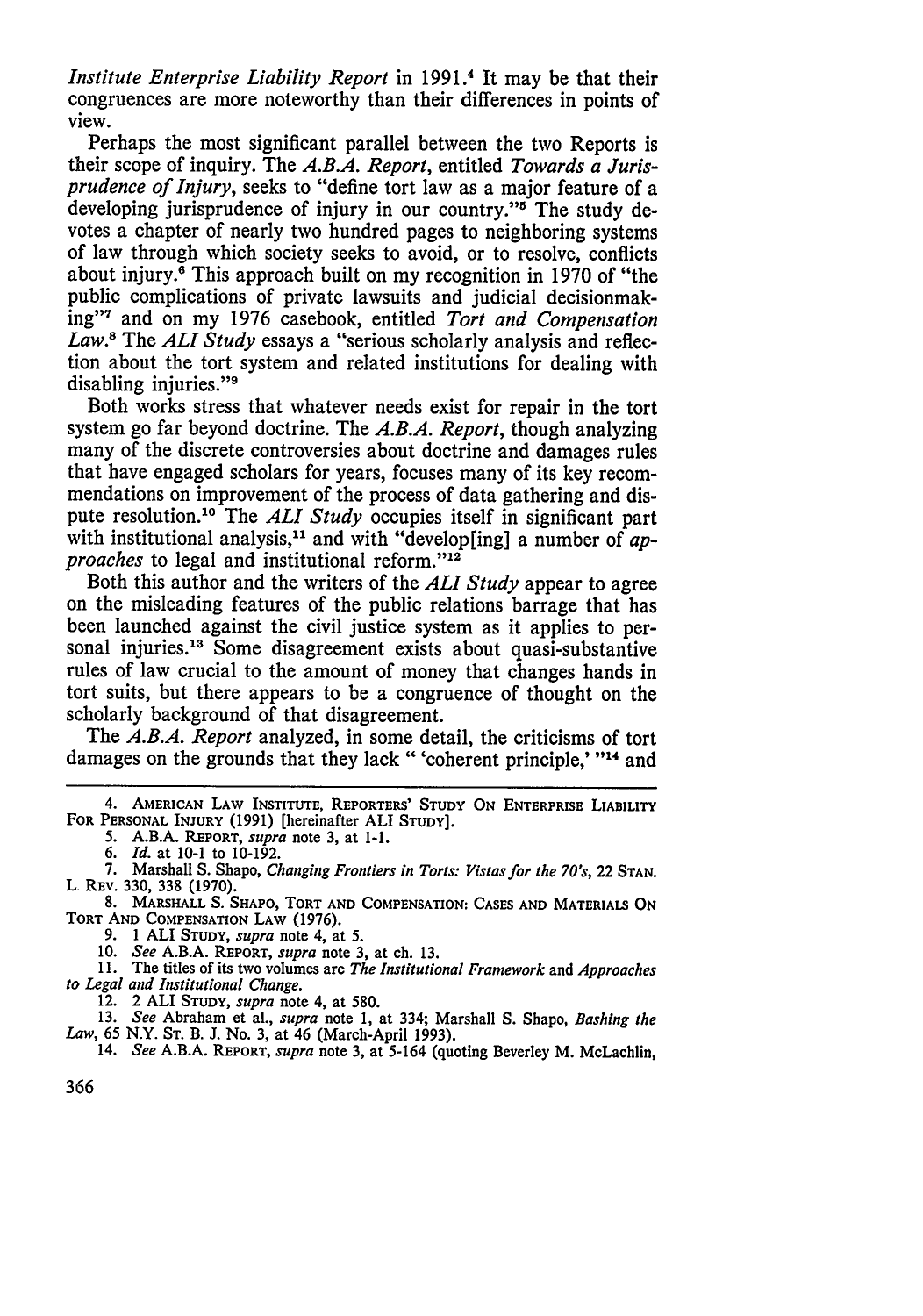spoke of "the difficulties of fixing a philosophical base for tort damages, particularly for personal injuries."<sup>15</sup>

The *ALl Study* focuses on discrete issues of damages. Concerning one of the most discussed of those issues, it agrees with the *A.B.A. Report* on the desirability of retaining pain and suffering as an item of tort awards.16 It also presents interesting ruminations on ways to establish limits to that item, which strains the rational structure of damages arithmetic.<sup>17</sup>

In both the *ALI Study* and their article,<sup>18</sup> the authors reflect the tensions concerning the collateral sources rule that manifested themselves in the discussions of the A.B.A. Committee. I can testify that this was one of the two or three subjects that produced the most contentiousness in that committee. I personally continue to find the question a very difficult one. I do note, in particular, that no one has satisfactorily explained why life insurance is not a "collateral source" for purposes of the argument against retention of collateral sources.

Perhaps the major difference between the *ALl Study* and my views of the subject is that the *Study* insufficiently deals with the "Problem of the Missing Tsar": the persistent (and fortunate) resistance of the American polity to the idea that we should endow one institution with comprehensive power to "assign" injury law tasks to various decisionmaking systems.<sup>19</sup>

## II. PRODUCTS LIABILITY

I turn now to the particular subject of products liability.

I seem to detect a certain puckishness in the ALI authors' lament that there was "so much emphasis **. . .** on products liability law in this symposium[,] with much of Jerry Phillips' and all of Marshall Shapo's contributions chastising us for presuming to tamper with what they consider to be the fully[ ]enlightened judicial product in this area."20

17. *See* 2 **ALI STUDY,** *supra* note 4, at 217-29.

*What Price Disability? A Perspective on the Law of Damages for Personal Injury,* 59 CAN. B. REV. 1, 1 (1981)).

<sup>15.</sup> *See id.* at 5-165.

<sup>16.</sup> *See id.* at 5-176 to 5-183; 2 **ALI STUDY,** *supra* note 4, at 229.

<sup>18.</sup> *Compare* 2 **ALI STUDY,** *supra* note 4, at 161-82 *with* Abraham et al., *supra* note 1, at 340-42.

<sup>19.</sup> *See* Marshall S. Shapo, *Tort Reform: The Problem of the Missing Tsar,* 19 **HOFSTRA** L. REV. 185 (1990).

<sup>20.</sup> Abraham et al., *supra* note 1, at 348.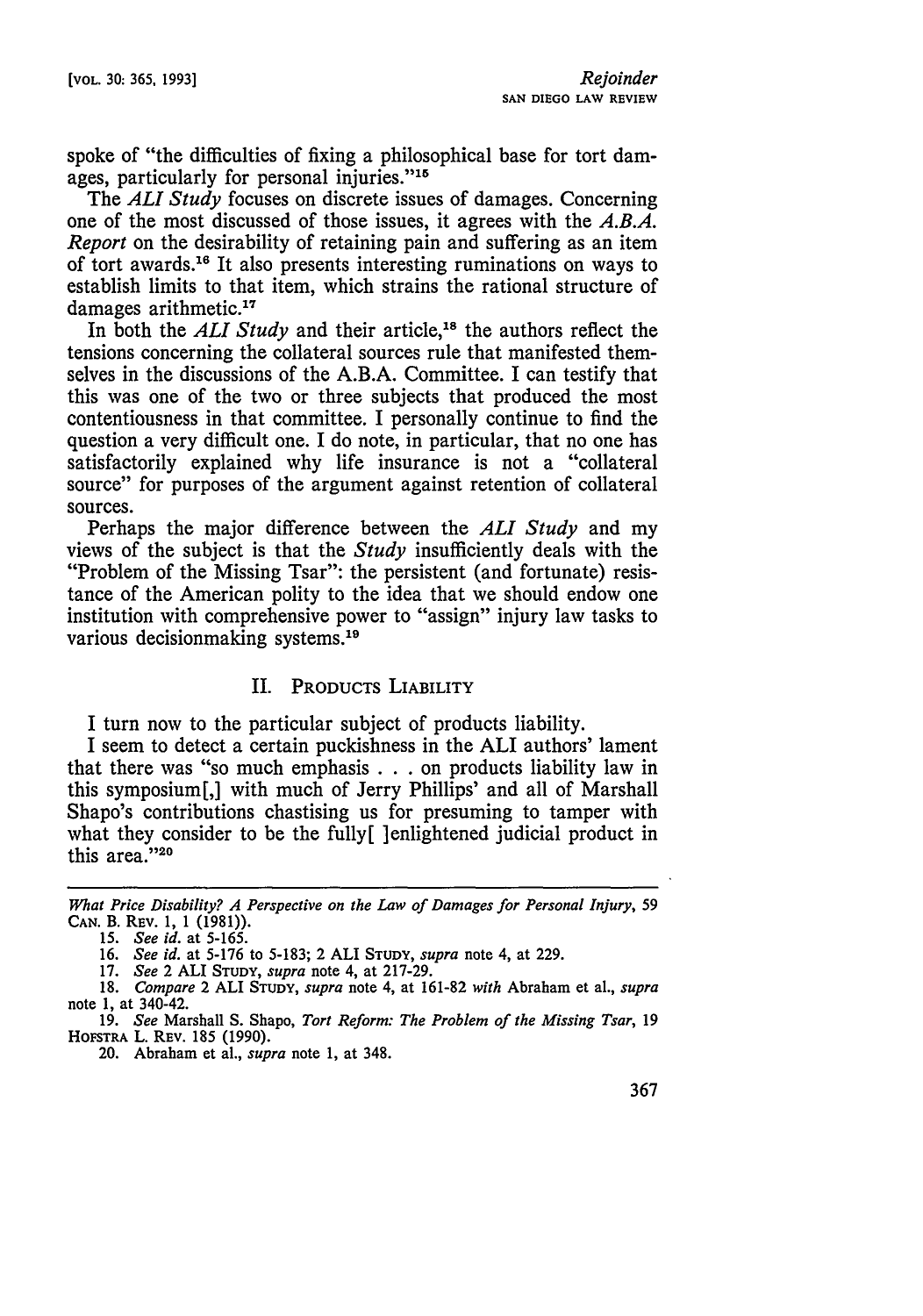I have explained in my Article why I, at least, chose to focus on that subject. I was writing an article responding to a book, rather than writing another book. Products liability is a subject I know in detail, and it is one, that as the ALI authors themselves point out in their present essay, to which they chose to "devote[] a full chapter." $2<sup>1</sup>$  Moreover, in a report so powerful and filled with good ideas, the products chapter seemed curiously unpersuasive.

I venture a few comments, staccato: - Our competing recitations and criticisms of the *ALl Study's* short history of products liability stand on their own, and the reader must choose what seems the fuller and more satisfactory treatment.<sup>22</sup> - The ALI authors' sally about "presuming to tamper with . . .

the fully enlightened judicial product<sup>323</sup> is surely wry. My products liability treatise, now more than two volumes,<sup>24</sup> as well as two coursebooks,25 reflect one observer's attempt at detailed criticism of doctrine, as well as an attempt to explore its underlying roots. A monograph recently published<sup>26</sup> extends that effort. Thus, I assume that with their reference to my presumed support for "the fully enlightened judicial product," the authors indulge a light-hearted penchant for the lugubrious. This is doubtless also the case with their reference to my presumed opposition to "refinements and reservations" in products liability law.<sup>27</sup>

Indeed, in some cases where the **ALI** authors seem to insist that there is disagreement, there appears to be a basic agreement on refinements and distinctions. Scholars generally, as well as courts generally, have recognized the "variety of defective product claims" and the fact that as a practical matter, there is often a working distinction between "manufacturing defects" and "design defects."28

Yet, as Professor Phillips points out,<sup>29</sup> and as I have independently

<sup>21.</sup> *Id.* at 347.

<sup>22.</sup> *Compare* Marshall S. Shapo, *An ALl Report Markets a Defective Product: Errors at Retail and Wholesale,* 30 **SAN** DIEGO L. REV. 221 (1993), *with* Abraham et al., *supra* note 1, at 333.

<sup>23.</sup> Abraham et al., *supra* note **1,** at 348.

<sup>24.</sup> **MARSHALL S. SHAPO, THE LAW** OF **PRODUCTS LIABILITY (2d** ed. **1990** & Supps. **1991, 1992, 1993).**

**<sup>25.</sup>** W. **PAGE KEETON** & MARSHALL **S.** SHAPO, PRODUCTS **AND THE CONSUMER: DEFECTIVE** & **DANGEROUS PRODUCTS** (1970) (with an opening section of 422 pages on public regulation reflecting an early concern with comparative institutional analysis); **MARSHALL** S. **SHAPO,** PRODUCTS LIABILITY: **CASES AND MATERIALS** (1980). *See also* MARSHALL S. **SHAPO, PUBLIC** REGULATION **OF DANGEROUS PRODUCTS** (1980).

**<sup>26.</sup>** MARSHALL **S. SHAPO,** PRODUCTS **LIABILITY AND THE** SEARCH **FOR JUSTICE (1993).**

<sup>27.</sup> Abraham et al., *supra* note 1, at 348.

<sup>28.</sup> *See id.* at 348-49.

<sup>29.</sup> Jerry J. Phillips, *Comments on the Reporters' Study of Enterprise Responsibility for Personal Injury,* 30 **SAN DIEGO** L. REv. 241, 244 (1993).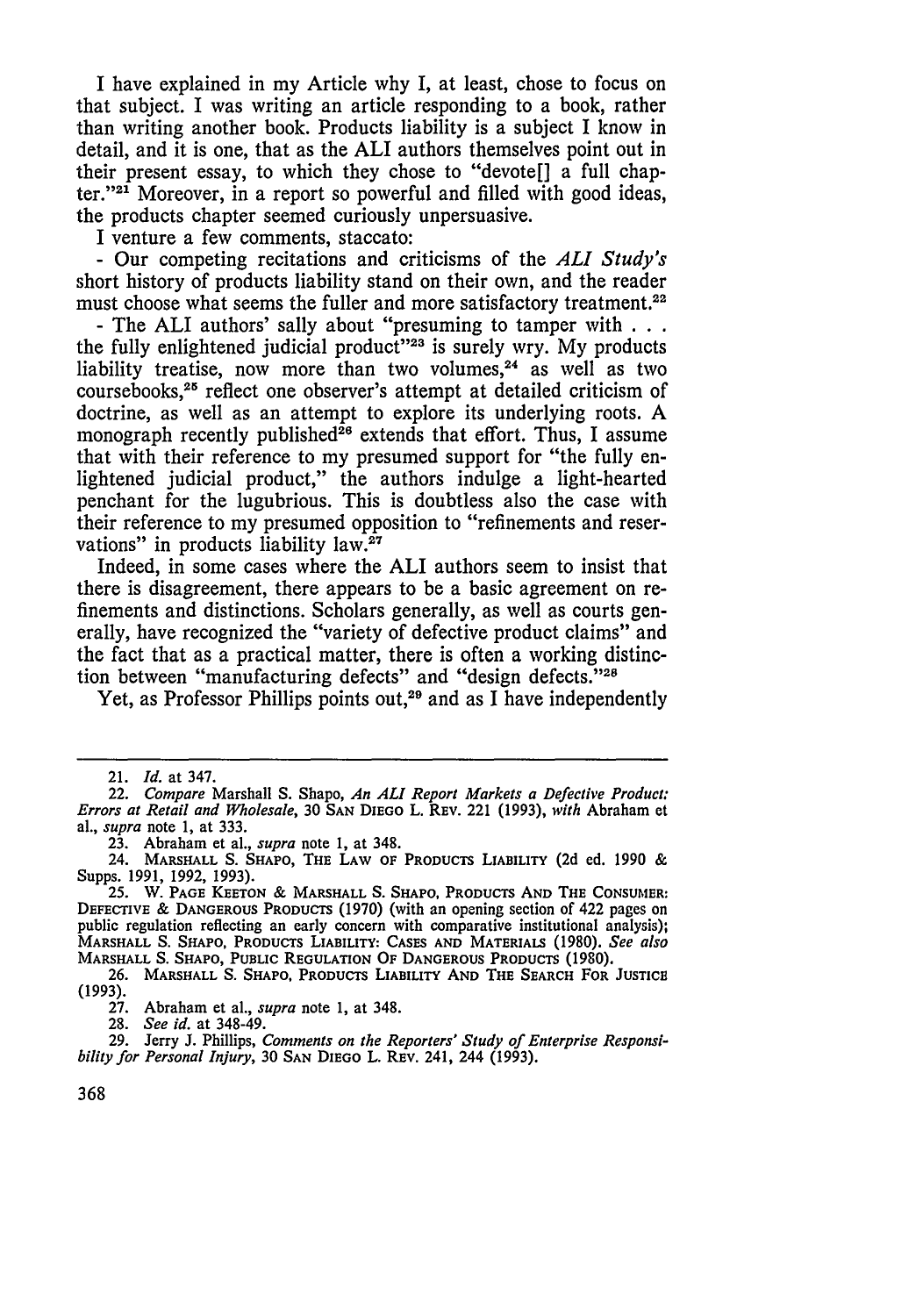noted, "there is a substantial area of overlap between the concepts."<sup>30</sup> Indeed, in *Barker v. Lull Engineering Corp.*,<sup>31</sup> on which the ALI authors place a certain emphasis,<sup>32</sup> the court stresses that in *Cronin v. J.B.E. Olson Corp.,33* it had "refute[d] any such distinction."34

Another area of agreement on important issues in products liability involves the crashworthiness conundrum. I have invited my students to wrestle with this problem for almost a quarter century,<sup>35</sup> and indeed my second casebook plays off the two cases on which the ALI authors focus.36

The authors' description of the *Barker* case "as a classic 'misuse' situation"<sup>37</sup> illustrates how the criticism of doctrine, and the effort to probe beneath seemingly solvent language, can improve analysis. I explain in some detail in my treatise that it would, on the whole, improve the law if the courts stopped using a separate "misuse" defense.<sup>38</sup>

The question of whether "consumer expectations" should be a separate element of the defect test is an important one. The notion admittedly has some artificiality. I only express the concern that an effort to bundle "expectations" into the construct of "risk/utility" may produce a double layering of artificiality that usually will not yield analytical gains.

It is important to note an area of overlap, if not total agreement, on a basic idea. The ALI authors observe that "the doctrinal side of products liability law is *not* the most salient dimension of our proposals."39 Nor is the doctrinal side of products liability law what most

32. *See* Abraham et al., *supra* note 1, at 349-50.

33. 8 Cal. 3d 121, 501 P.2d 1153, 104 Cal. Rptr. 433 (1972), to which the authors refer in Abraham et al., *supra* note **1,** at 348-49.

34. *Barker,* 20 Cal. 3d at 417, 573 P.2d at 446, 143 Cal. Rptr. at 228. *See also* Coy v. Simpson Marine Safety Equip., Inc., 787 F.2d 19 (1st Cir. 1986), *summarized in* SHAPO, 1 THE LAW OF PRODUCTS LIABILITY, *supra* note 24, 1 8.01, at 8-4 n.6.

**35. KEETON** & SHAPo, *supra* note 25, at 824-58; **SHAPO,** PRODUCTS LIABILITY: CASES **AND** MATERIALS, *supra* note 25, at 149-61 (excerpting Self **v.** General Motors Corp., 42 Cal. App. 3d 1, 116 Cal. Rptr. **575** (1974), and Dreisonstok **v.** Volkswagenwerk A.G., 489 **F.2d** 1066 (4th Cir. 1974)).

**36.** *See* **SHAPO,** PRODUCTS LIABILITY: **CASES AND** MATERIALS, *supra* note **25,** at 149-61 (excerpting Self v. General Motors, 42 Cal. App. **3d 1,** 116 Cal. Rptr. **575** (1974), and Dreisonstok **v.** Volkswagenwerk A.G., 489 **F.2d** 1066 (4th Cir. 1974)).

**37.** Abraham et al., *supra* note 1, at 349.

**38.** *See, e.g.,* SHAPo, 2 THE **LAW OF PRODUCTS LIABILITY,** *supra* note 24, *§* **21.08[6].**

39. Abraham et al., *supra* note 1, at 352.

**<sup>30.</sup> SHAPO,** *supra* note 24, **1 8.01,** at **8-3.**

<sup>31. 20</sup> Cal. 3d 413, 573 P.2d 443, 143 Cal. Rptr. 225 (1978).